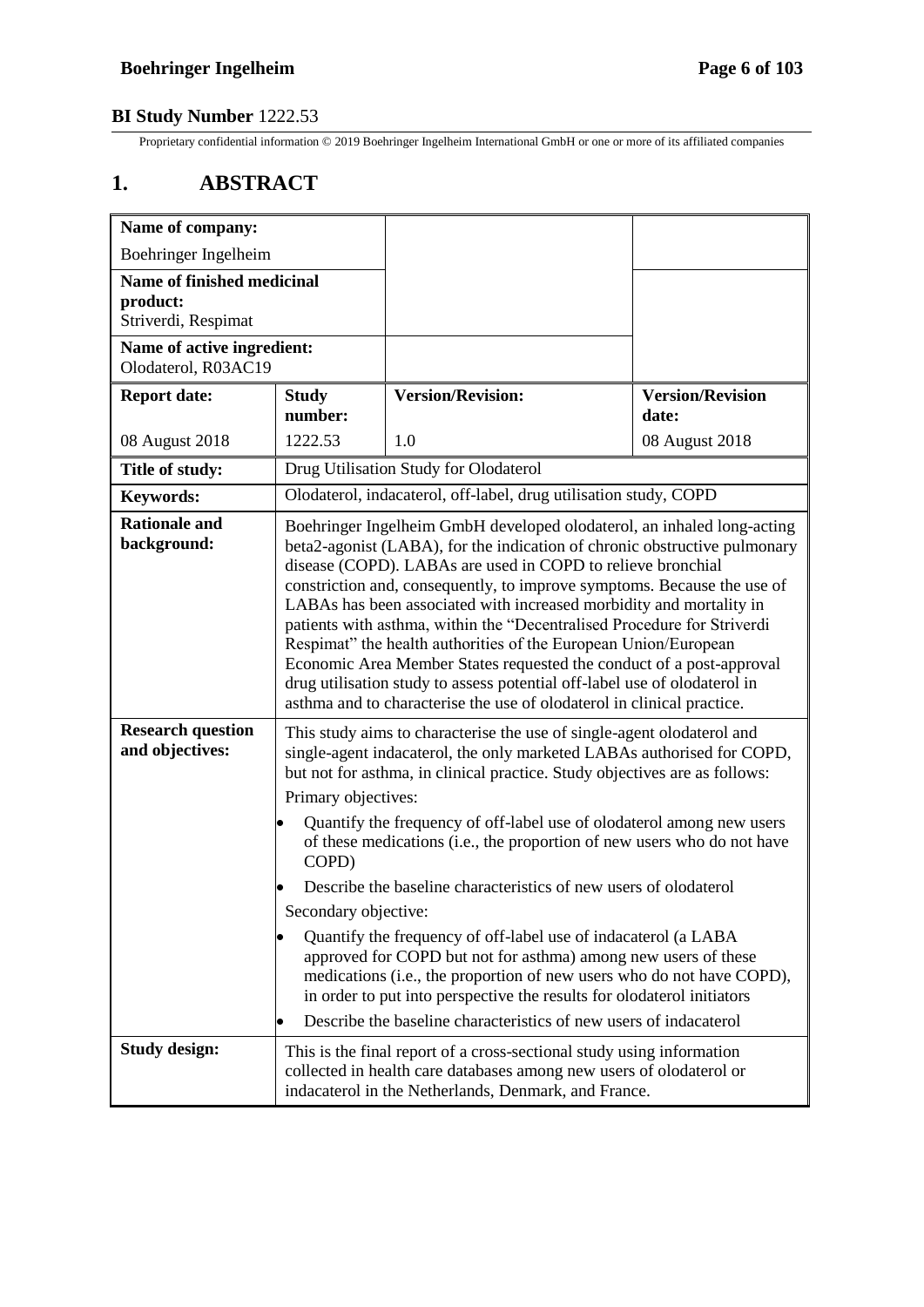| Name of company:                                              |                                                                                                                                                                                                                                                                                                                                 |                                                                                                                                                                                                                                                                                                                                                                                                                                                                                                                                                                                              |                                  |  |
|---------------------------------------------------------------|---------------------------------------------------------------------------------------------------------------------------------------------------------------------------------------------------------------------------------------------------------------------------------------------------------------------------------|----------------------------------------------------------------------------------------------------------------------------------------------------------------------------------------------------------------------------------------------------------------------------------------------------------------------------------------------------------------------------------------------------------------------------------------------------------------------------------------------------------------------------------------------------------------------------------------------|----------------------------------|--|
| Boehringer Ingelheim                                          |                                                                                                                                                                                                                                                                                                                                 |                                                                                                                                                                                                                                                                                                                                                                                                                                                                                                                                                                                              |                                  |  |
| Name of finished medicinal<br>product:<br>Striverdi, Respimat |                                                                                                                                                                                                                                                                                                                                 |                                                                                                                                                                                                                                                                                                                                                                                                                                                                                                                                                                                              |                                  |  |
| Name of active ingredient:<br>Olodaterol, R03AC19             |                                                                                                                                                                                                                                                                                                                                 |                                                                                                                                                                                                                                                                                                                                                                                                                                                                                                                                                                                              |                                  |  |
| <b>Report date:</b>                                           | <b>Study</b><br>number:                                                                                                                                                                                                                                                                                                         | <b>Version/Revision:</b>                                                                                                                                                                                                                                                                                                                                                                                                                                                                                                                                                                     | <b>Version/Revision</b><br>date: |  |
| 08 August 2018                                                | 1222.53                                                                                                                                                                                                                                                                                                                         | 1.0                                                                                                                                                                                                                                                                                                                                                                                                                                                                                                                                                                                          | 08 August 2018                   |  |
| Setting:                                                      | The study was implemented using data collected from existing data<br>sources, located in three European countries:<br>The PHARMO Institute for Drug Outcomes Research (PHARMO)<br>Database Network in the Netherlands<br>The National Registers in Denmark<br>IMS Health Information Solutions Real-World Evidence Longitudinal |                                                                                                                                                                                                                                                                                                                                                                                                                                                                                                                                                                                              |                                  |  |
|                                                               |                                                                                                                                                                                                                                                                                                                                 | Patient Database (IMS RWE LPD) in France                                                                                                                                                                                                                                                                                                                                                                                                                                                                                                                                                     |                                  |  |
| Subjects and study<br>size, including<br>dropouts:            | The source population included all patients enrolled in the selected<br>study databases at the date olodaterol became available in each<br>database's country.                                                                                                                                                                  |                                                                                                                                                                                                                                                                                                                                                                                                                                                                                                                                                                                              |                                  |  |
|                                                               |                                                                                                                                                                                                                                                                                                                                 | The <i>study population</i> included those patients from the source<br>population who received a first dispensing for single-agent formulations<br>of olodaterol (for the primary objective) or indacaterol (for the<br>secondary objective) during the study period and had at least 12 months<br>of continuous enrolment in the study databases prior to index date.                                                                                                                                                                                                                       |                                  |  |
|                                                               | No sample size calculations were done given that no hypothesis testing<br>was performed.                                                                                                                                                                                                                                        |                                                                                                                                                                                                                                                                                                                                                                                                                                                                                                                                                                                              |                                  |  |
|                                                               | RWE LPD panels.                                                                                                                                                                                                                                                                                                                 | For this final report, the <i>study period</i> began on the date of olodaterol<br>launch in each country and ended on the latest date the data were<br>available at the time of each final data extraction: i.e., from 01 March<br>2014 to 31 December 2016 in PHARMO and the National Registers in<br>Denmark, and from 01 October 2015 to 30 November 2017 in the IMS                                                                                                                                                                                                                      |                                  |  |
| <b>Variables and data</b>                                     | <b>Data Sources:</b>                                                                                                                                                                                                                                                                                                            |                                                                                                                                                                                                                                                                                                                                                                                                                                                                                                                                                                                              |                                  |  |
| sources:                                                      | This study used data on drug prescriptions/dispensings and disease<br>occurrence routinely collected on an ongoing basis for large, population-<br>based, automated health care databases in the Netherlands, Denmark, and<br>France.                                                                                           |                                                                                                                                                                                                                                                                                                                                                                                                                                                                                                                                                                                              |                                  |  |
|                                                               |                                                                                                                                                                                                                                                                                                                                 | The PHARMO Database Network in the Netherlands is a population-<br>based network of health care databases. Data sources are linked on a<br>patient level through validated algorithms. To address the objectives of<br>the present study, the following PHARMO databases have been used:<br>(1) Out-patient Pharmacy Database, (2), Hospitalisation Database, and<br>(3) General Practitioner (GP) Database. All new users identified in<br>$(1)$ were linked to $(2)$ and are hereafter referred as the PHARMO<br>overall population. The subset of patients that in addition were linkable |                                  |  |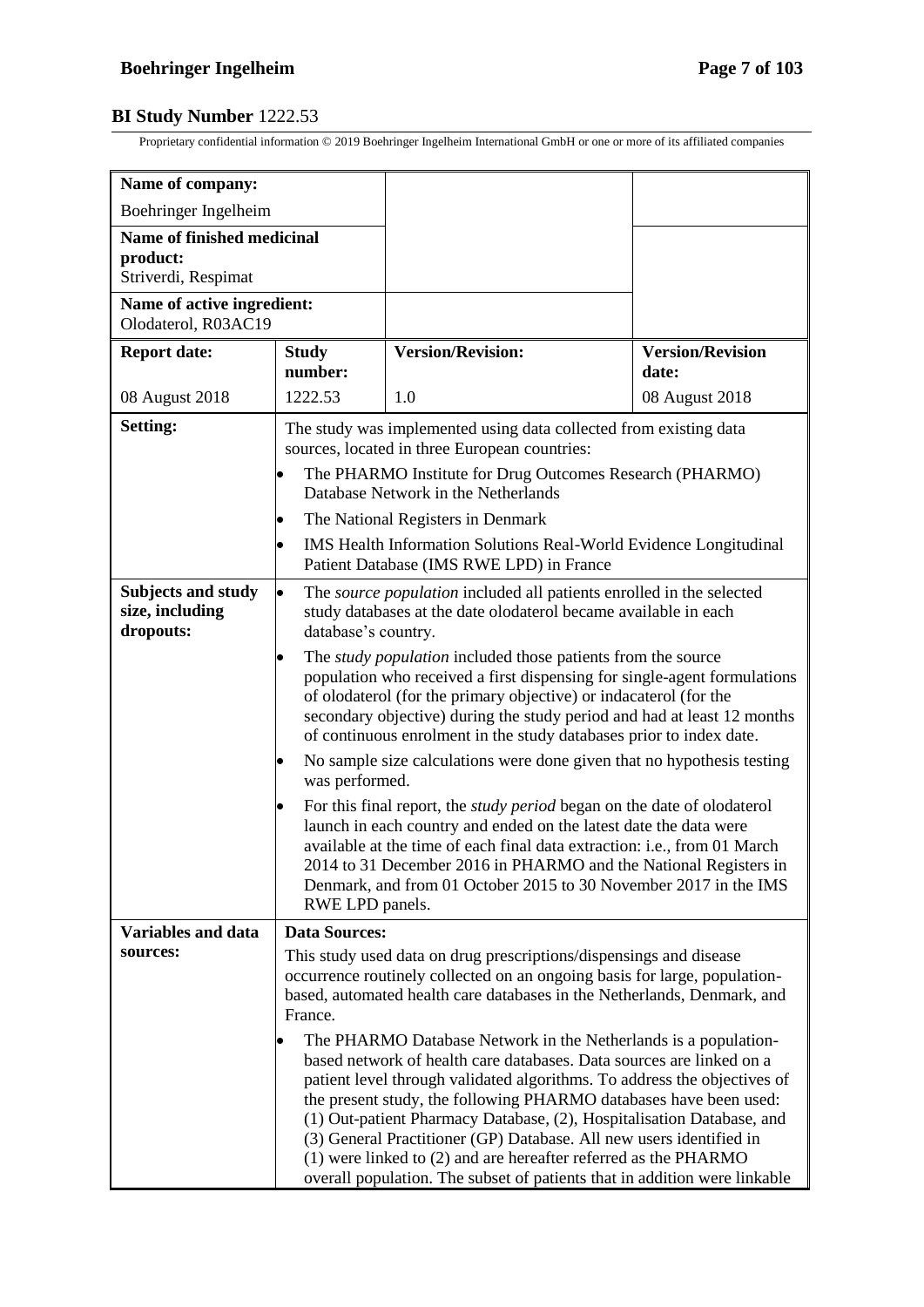| Name of company:                                              |                                                                                                                                                                                                                                                                                                                                                                                                                                                                                                                                                                                                                                                                                                                                                                                                                                                                                                                                                                                                                                                                                                                                                                                                                                                                                                                                                                                                                                                                                                                                                                                                                                                                                                                                                                |                                                                                                                                                                                                                                                                                                                                                                                                                                                                                                                                                                     |                                  |
|---------------------------------------------------------------|----------------------------------------------------------------------------------------------------------------------------------------------------------------------------------------------------------------------------------------------------------------------------------------------------------------------------------------------------------------------------------------------------------------------------------------------------------------------------------------------------------------------------------------------------------------------------------------------------------------------------------------------------------------------------------------------------------------------------------------------------------------------------------------------------------------------------------------------------------------------------------------------------------------------------------------------------------------------------------------------------------------------------------------------------------------------------------------------------------------------------------------------------------------------------------------------------------------------------------------------------------------------------------------------------------------------------------------------------------------------------------------------------------------------------------------------------------------------------------------------------------------------------------------------------------------------------------------------------------------------------------------------------------------------------------------------------------------------------------------------------------------|---------------------------------------------------------------------------------------------------------------------------------------------------------------------------------------------------------------------------------------------------------------------------------------------------------------------------------------------------------------------------------------------------------------------------------------------------------------------------------------------------------------------------------------------------------------------|----------------------------------|
| Boehringer Ingelheim                                          |                                                                                                                                                                                                                                                                                                                                                                                                                                                                                                                                                                                                                                                                                                                                                                                                                                                                                                                                                                                                                                                                                                                                                                                                                                                                                                                                                                                                                                                                                                                                                                                                                                                                                                                                                                |                                                                                                                                                                                                                                                                                                                                                                                                                                                                                                                                                                     |                                  |
| Name of finished medicinal<br>product:<br>Striverdi, Respimat |                                                                                                                                                                                                                                                                                                                                                                                                                                                                                                                                                                                                                                                                                                                                                                                                                                                                                                                                                                                                                                                                                                                                                                                                                                                                                                                                                                                                                                                                                                                                                                                                                                                                                                                                                                |                                                                                                                                                                                                                                                                                                                                                                                                                                                                                                                                                                     |                                  |
| Name of active ingredient:<br>Olodaterol, R03AC19             |                                                                                                                                                                                                                                                                                                                                                                                                                                                                                                                                                                                                                                                                                                                                                                                                                                                                                                                                                                                                                                                                                                                                                                                                                                                                                                                                                                                                                                                                                                                                                                                                                                                                                                                                                                |                                                                                                                                                                                                                                                                                                                                                                                                                                                                                                                                                                     |                                  |
| <b>Report date:</b>                                           | <b>Study</b><br>number:                                                                                                                                                                                                                                                                                                                                                                                                                                                                                                                                                                                                                                                                                                                                                                                                                                                                                                                                                                                                                                                                                                                                                                                                                                                                                                                                                                                                                                                                                                                                                                                                                                                                                                                                        | <b>Version/Revision:</b>                                                                                                                                                                                                                                                                                                                                                                                                                                                                                                                                            | <b>Version/Revision</b><br>date: |
| 08 August 2018                                                | 1222.53                                                                                                                                                                                                                                                                                                                                                                                                                                                                                                                                                                                                                                                                                                                                                                                                                                                                                                                                                                                                                                                                                                                                                                                                                                                                                                                                                                                                                                                                                                                                                                                                                                                                                                                                                        | 1.0                                                                                                                                                                                                                                                                                                                                                                                                                                                                                                                                                                 | 08 August 2018                   |
|                                                               | to (3) are hereafter referred as the PHARMO-GP population.<br>The Danish health care system provides tax-funded universal coverage<br>to all Danish residents (5.6 million inhabitants). Health care coverage<br>includes use of services provided by GPs and GP-triaged to non-<br>emergency hospital admissions, as well as outpatient hospital clinics<br>visits. The costs of medicines are partially covered by the Danish<br>Health Service. The centralised Civil Registration System in Denmark<br>has assigned a unique identifier to every resident and therefore enables<br>linkage to all Danish registers. To address the objectives of the present<br>study, the following Danish registers were used: the Danish National<br>Patient Registry, the Danish National Health Services Prescription<br>Database, and the Danish Civil Registration System. Relevant data from<br>the three data sources linked for this study are referred to hereafter as<br>the National Health Databases, Denmark.<br>The French IMS RWE LPD is an anonymised medical records<br>database. To address the objectives of the present study, the following<br>IMS RWE LPD panels have been used: (1) the primary care panel<br>(hereafter referred as the IMS RWE LPD GP panel) and (2) the<br>pulmonologist panel (hereafter referred as the IMS RWE LPD<br>pulmonologist panel). The IMS RWE LPD GP panel currently includes<br>1,200 primary care physicians covering 1.8 million patients. The IMS<br>RWE LPD pulmonologist panel currently includes 40 pulmonologists<br>covering 50,000 patients. The data contain events that physicians record<br>during routine clinical practice, e.g., diagnoses, prescriptions,<br>measurements, tests, and referrals. |                                                                                                                                                                                                                                                                                                                                                                                                                                                                                                                                                                     |                                  |
|                                                               | <b>Variables:</b><br>Indication and potential off-label use of olodaterol and indacaterol:                                                                                                                                                                                                                                                                                                                                                                                                                                                                                                                                                                                                                                                                                                                                                                                                                                                                                                                                                                                                                                                                                                                                                                                                                                                                                                                                                                                                                                                                                                                                                                                                                                                                     |                                                                                                                                                                                                                                                                                                                                                                                                                                                                                                                                                                     |                                  |
|                                                               | Patients were classified in three mutually exclusive groups based on<br>their potential indication:                                                                                                                                                                                                                                                                                                                                                                                                                                                                                                                                                                                                                                                                                                                                                                                                                                                                                                                                                                                                                                                                                                                                                                                                                                                                                                                                                                                                                                                                                                                                                                                                                                                            |                                                                                                                                                                                                                                                                                                                                                                                                                                                                                                                                                                     |                                  |
|                                                               |                                                                                                                                                                                                                                                                                                                                                                                                                                                                                                                                                                                                                                                                                                                                                                                                                                                                                                                                                                                                                                                                                                                                                                                                                                                                                                                                                                                                                                                                                                                                                                                                                                                                                                                                                                | 1. <i>On-label:</i> patients with a recorded diagnosis of chronic<br>bronchitis, emphysema, or a diagnosis of COPD (without<br>specifying chronic bronchitis or emphysema) in the database at<br>any time before the index date or up to 30 days after the index<br>date. Because COPD can occur in association with asthma,<br>patients with a recorded diagnosis for both COPD and asthma<br>were considered on-label.<br>2. Off-label: (1) patients with a recorded diagnosis of asthma but no<br>recorded diagnosis of COPD at any time before or up to 30 days |                                  |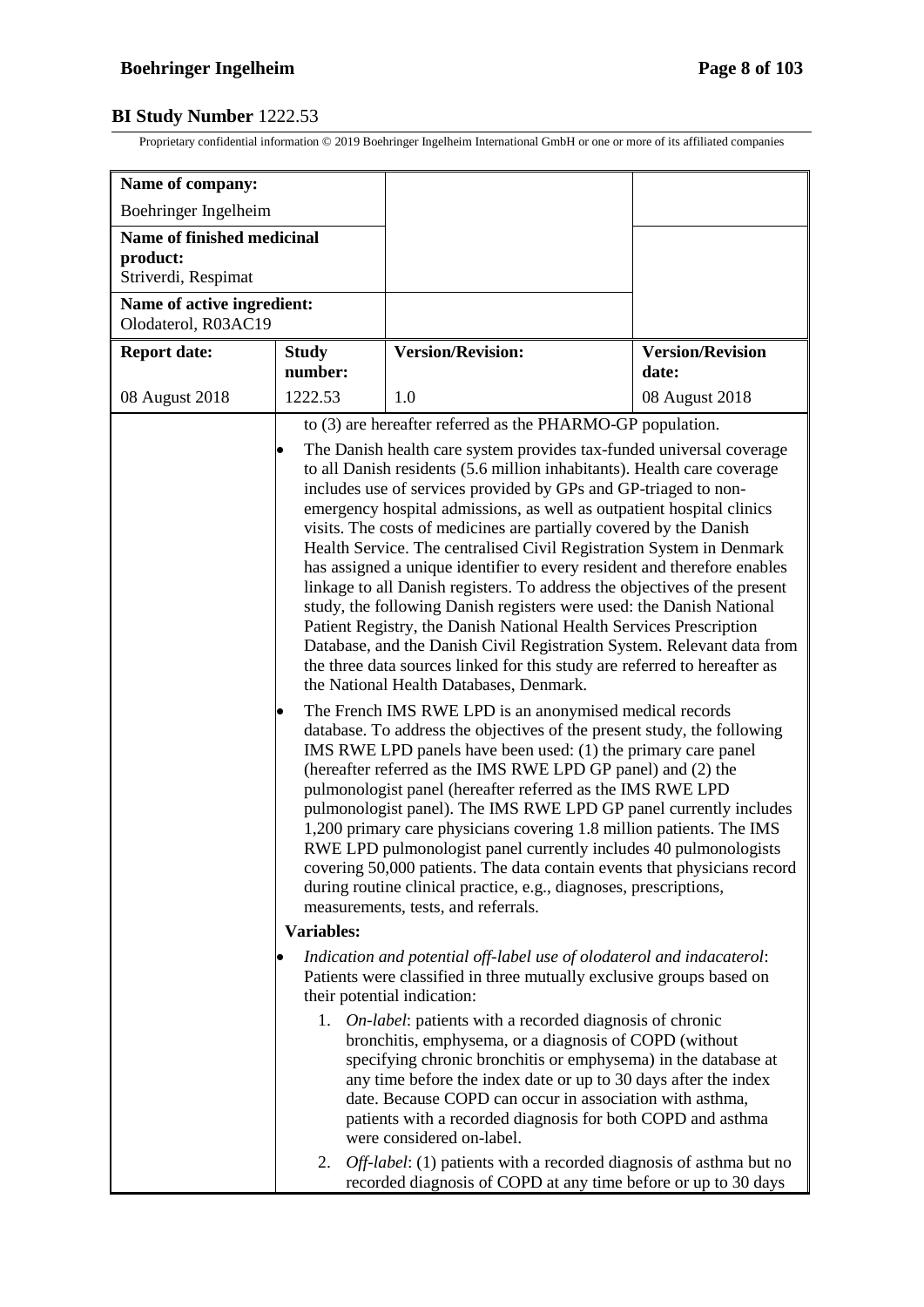| Name of company:                                              |                                                                                                                                                                                                                                                                                                                                                                                                                                                                                                                                                                                                                                                                                                                                                                                                                                                                                                                                                                                                                                                                                                                                                                                                                                                                                                                                                                                                                                                          |                                                                                                                                                                                                                                                                                                                                                                                                                                                                                             |                                  |  |
|---------------------------------------------------------------|----------------------------------------------------------------------------------------------------------------------------------------------------------------------------------------------------------------------------------------------------------------------------------------------------------------------------------------------------------------------------------------------------------------------------------------------------------------------------------------------------------------------------------------------------------------------------------------------------------------------------------------------------------------------------------------------------------------------------------------------------------------------------------------------------------------------------------------------------------------------------------------------------------------------------------------------------------------------------------------------------------------------------------------------------------------------------------------------------------------------------------------------------------------------------------------------------------------------------------------------------------------------------------------------------------------------------------------------------------------------------------------------------------------------------------------------------------|---------------------------------------------------------------------------------------------------------------------------------------------------------------------------------------------------------------------------------------------------------------------------------------------------------------------------------------------------------------------------------------------------------------------------------------------------------------------------------------------|----------------------------------|--|
| Boehringer Ingelheim                                          |                                                                                                                                                                                                                                                                                                                                                                                                                                                                                                                                                                                                                                                                                                                                                                                                                                                                                                                                                                                                                                                                                                                                                                                                                                                                                                                                                                                                                                                          |                                                                                                                                                                                                                                                                                                                                                                                                                                                                                             |                                  |  |
| Name of finished medicinal<br>product:<br>Striverdi, Respimat |                                                                                                                                                                                                                                                                                                                                                                                                                                                                                                                                                                                                                                                                                                                                                                                                                                                                                                                                                                                                                                                                                                                                                                                                                                                                                                                                                                                                                                                          |                                                                                                                                                                                                                                                                                                                                                                                                                                                                                             |                                  |  |
| Name of active ingredient:<br>Olodaterol, R03AC19             |                                                                                                                                                                                                                                                                                                                                                                                                                                                                                                                                                                                                                                                                                                                                                                                                                                                                                                                                                                                                                                                                                                                                                                                                                                                                                                                                                                                                                                                          |                                                                                                                                                                                                                                                                                                                                                                                                                                                                                             |                                  |  |
| <b>Report date:</b>                                           | <b>Study</b><br>number:                                                                                                                                                                                                                                                                                                                                                                                                                                                                                                                                                                                                                                                                                                                                                                                                                                                                                                                                                                                                                                                                                                                                                                                                                                                                                                                                                                                                                                  | <b>Version/Revision:</b>                                                                                                                                                                                                                                                                                                                                                                                                                                                                    | <b>Version/Revision</b><br>date: |  |
| 08 August 2018                                                | 1222.53                                                                                                                                                                                                                                                                                                                                                                                                                                                                                                                                                                                                                                                                                                                                                                                                                                                                                                                                                                                                                                                                                                                                                                                                                                                                                                                                                                                                                                                  | 1.0                                                                                                                                                                                                                                                                                                                                                                                                                                                                                         | 08 August 2018                   |  |
|                                                               | after the index date, and (2) all patients aged 17 years or younger.<br>Potential off-label: patients with no COPD and no asthma<br>3.<br>diagnosis recorded in the database at any time before the index<br>date or up to 30 days after the index date. To further characterise<br>potential off-label patients:<br>An alternative definition of COPD was applied to these<br>a.<br>patients to identify the subset of these patients that probably<br>have COPD. Prior diagnosis of other respiratory diseases was<br>also identified and described among them. Probable COPD<br>was defined by the presence of at least two prescriptions of<br>LABA, long-acting muscarinic antagonist (LAMA), or<br>inhaled glucocorticosteroid (ICS) (or combination) after the<br>age of 40 years but not before.<br>Prior diagnosis of other respiratory diseases was also<br>b.<br>identified and described among these potential off-label<br>patients.<br>Characterisation of new users of olodaterol and indacaterol by<br>demographic variables, medical history, and use of other medications:<br>New users of olodaterol and new users of indacaterol were<br>characterised at the index date according to demographic variables,<br>available data on lifestyle habits, comorbidity, and use of medications.<br>Comorbidity was ascertained through diagnosis codes and procedures<br>recorded at any time before the index date. Use of medications was |                                                                                                                                                                                                                                                                                                                                                                                                                                                                                             |                                  |  |
| <b>Results:</b>                                               |                                                                                                                                                                                                                                                                                                                                                                                                                                                                                                                                                                                                                                                                                                                                                                                                                                                                                                                                                                                                                                                                                                                                                                                                                                                                                                                                                                                                                                                          | ascertained for the 12 months before the index date.<br>There were 4,158 new users of olodaterol and 9,966 new users of<br>indacaterol identified during the study period of this final report.                                                                                                                                                                                                                                                                                             |                                  |  |
|                                                               | Frequency of off-label use of olodaterol:<br>The proportion of patients with off-label prescription/dispensing of                                                                                                                                                                                                                                                                                                                                                                                                                                                                                                                                                                                                                                                                                                                                                                                                                                                                                                                                                                                                                                                                                                                                                                                                                                                                                                                                        |                                                                                                                                                                                                                                                                                                                                                                                                                                                                                             |                                  |  |
|                                                               | panel.                                                                                                                                                                                                                                                                                                                                                                                                                                                                                                                                                                                                                                                                                                                                                                                                                                                                                                                                                                                                                                                                                                                                                                                                                                                                                                                                                                                                                                                   | olodaterol, i.e., patients aged 17 years or younger, or patients with prior<br>diagnosis of asthma but no prior diagnosis of COPD, ranged from 3.5%<br>in PHARMO overall to 12.4% in the IMS RWE LPD GP panel.<br>The proportion of new users of olodaterol classified as on-label (based<br>on the presence of a COPD diagnosis code) ranged from 47.8% in<br>PHARMO overall to 77.7% in the IMS RWE LPD pulmonologist<br>The proportion of new users of olodaterol who were classified as |                                  |  |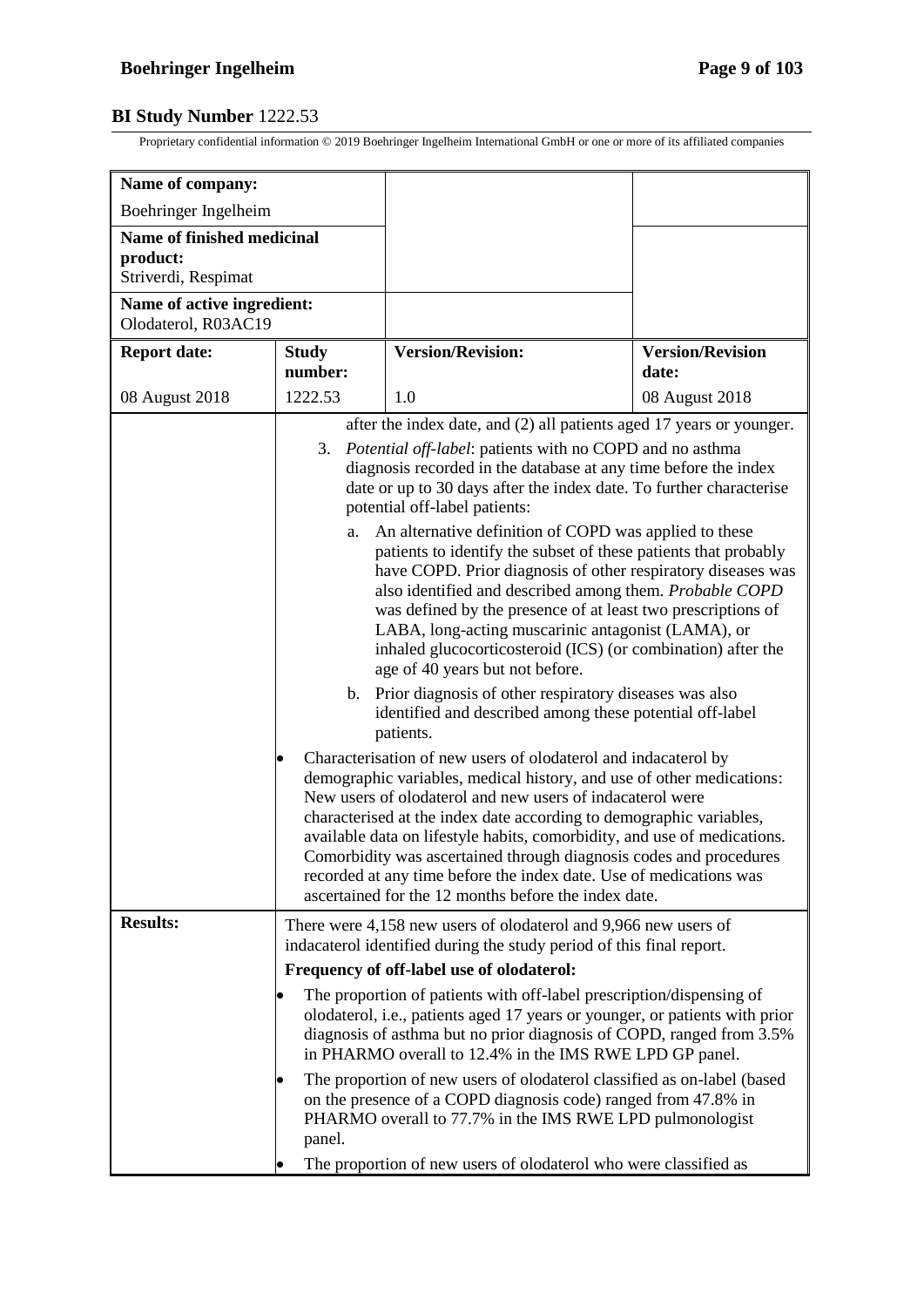| Name of company:                                                     |                                                                                                                                                                                                                                                                                                                                                                                                                                                                                                                                                                                                                                                                           |                                                                                                                                                                                                                                                                                                                                                                                                                                                                                                                                                                        |                                  |
|----------------------------------------------------------------------|---------------------------------------------------------------------------------------------------------------------------------------------------------------------------------------------------------------------------------------------------------------------------------------------------------------------------------------------------------------------------------------------------------------------------------------------------------------------------------------------------------------------------------------------------------------------------------------------------------------------------------------------------------------------------|------------------------------------------------------------------------------------------------------------------------------------------------------------------------------------------------------------------------------------------------------------------------------------------------------------------------------------------------------------------------------------------------------------------------------------------------------------------------------------------------------------------------------------------------------------------------|----------------------------------|
| Boehringer Ingelheim                                                 |                                                                                                                                                                                                                                                                                                                                                                                                                                                                                                                                                                                                                                                                           |                                                                                                                                                                                                                                                                                                                                                                                                                                                                                                                                                                        |                                  |
| <b>Name of finished medicinal</b><br>product:<br>Striverdi, Respimat |                                                                                                                                                                                                                                                                                                                                                                                                                                                                                                                                                                                                                                                                           |                                                                                                                                                                                                                                                                                                                                                                                                                                                                                                                                                                        |                                  |
| Name of active ingredient:<br>Olodaterol, R03AC19                    |                                                                                                                                                                                                                                                                                                                                                                                                                                                                                                                                                                                                                                                                           |                                                                                                                                                                                                                                                                                                                                                                                                                                                                                                                                                                        |                                  |
| <b>Report date:</b>                                                  | <b>Study</b><br>number:                                                                                                                                                                                                                                                                                                                                                                                                                                                                                                                                                                                                                                                   | <b>Version/Revision:</b>                                                                                                                                                                                                                                                                                                                                                                                                                                                                                                                                               | <b>Version/Revision</b><br>date: |
| 08 August 2018                                                       | 1222.53                                                                                                                                                                                                                                                                                                                                                                                                                                                                                                                                                                                                                                                                   | 1.0                                                                                                                                                                                                                                                                                                                                                                                                                                                                                                                                                                    | 08 August 2018                   |
|                                                                      | potential off-label (with no COPD diagnosis and no asthma diagnosis)<br>ranged from 17.3% in the IMS RWE LPD pulmonologist panel to<br>48.6% in PHARMO overall. Among these patients, the overall<br>proportion of new users of olodaterol who were classified as probable<br>COPD (based on prescriptions of LABA, LAMA, or ICS after the age<br>of 40 years but not before) ranged from 7.4% in the IMS RWE LPD<br>pulmonologist panel to 37.1% in PHARMO overall.<br>Frequency of off-label use of indacaterol:<br>The proportion of patients with off-label prescription/dispensing of<br>indacaterol, i.e., patients aged 17 years or younger or patients with prior |                                                                                                                                                                                                                                                                                                                                                                                                                                                                                                                                                                        |                                  |
|                                                                      |                                                                                                                                                                                                                                                                                                                                                                                                                                                                                                                                                                                                                                                                           | diagnosis of asthma but no prior diagnosis of COPD, ranged from 3.5%<br>in PHARMO overall to 11.9% in the IMS RWE LPD GP panel.<br>The proportion of new users of indacaterol classified as on-label (based<br>on prior diagnosis of COPD) ranged from 28.7% in Denmark to 70.1%                                                                                                                                                                                                                                                                                       |                                  |
|                                                                      |                                                                                                                                                                                                                                                                                                                                                                                                                                                                                                                                                                                                                                                                           | in the IMS RWE LDP pulmonologist panel.<br>The proportion of new users of indacaterol classified as potential off-<br>label (with no COPD diagnosis and no asthma diagnosis) ranged from<br>20.5% in the IMS RWE LPD pulmonologist panel to 66.6% in<br>Denmark. Among these patients, the overall proportion of new users of<br>indacaterol who were classified as probable COPD (based on<br>prescriptions of LABA, LAMA, or ICS after the age of 40 years but not<br>before) ranged from 4.7% in the IMS RWE LPD pulmonologist panel<br>to 36.6% in PHARMO overall. |                                  |
|                                                                      |                                                                                                                                                                                                                                                                                                                                                                                                                                                                                                                                                                                                                                                                           | Baseline characteristics of new users of olodaterol and indacaterol:                                                                                                                                                                                                                                                                                                                                                                                                                                                                                                   |                                  |
|                                                                      | users were males.                                                                                                                                                                                                                                                                                                                                                                                                                                                                                                                                                                                                                                                         | The median age ranged from 63.0 years in the IMS RWE LPD GP<br>panel to 71.0 years in Denmark among new users of olodaterol and<br>from 63.0 years in the IMS RWE LPD GP panel to 69.0 years in<br>Denmark among new users of indacaterol. Approximately 50% of these                                                                                                                                                                                                                                                                                                  |                                  |
|                                                                      |                                                                                                                                                                                                                                                                                                                                                                                                                                                                                                                                                                                                                                                                           | Information on smoking, body mass index (BMI), overweight, obesity,<br>alcohol use, and socioeconomic status was scarce in all data sources.<br>Differences between the characteristics of olodaterol and indacaterol<br>users within each data source were small, but there were greater<br>differences between data sources.                                                                                                                                                                                                                                         |                                  |
|                                                                      |                                                                                                                                                                                                                                                                                                                                                                                                                                                                                                                                                                                                                                                                           | The proportion of patients with a diagnosis of COPD (i.e., a COPD<br>diagnosis ever before the index date up to 30 days after) corresponded<br>to the proportion of patients on-label described above. The median time                                                                                                                                                                                                                                                                                                                                                 |                                  |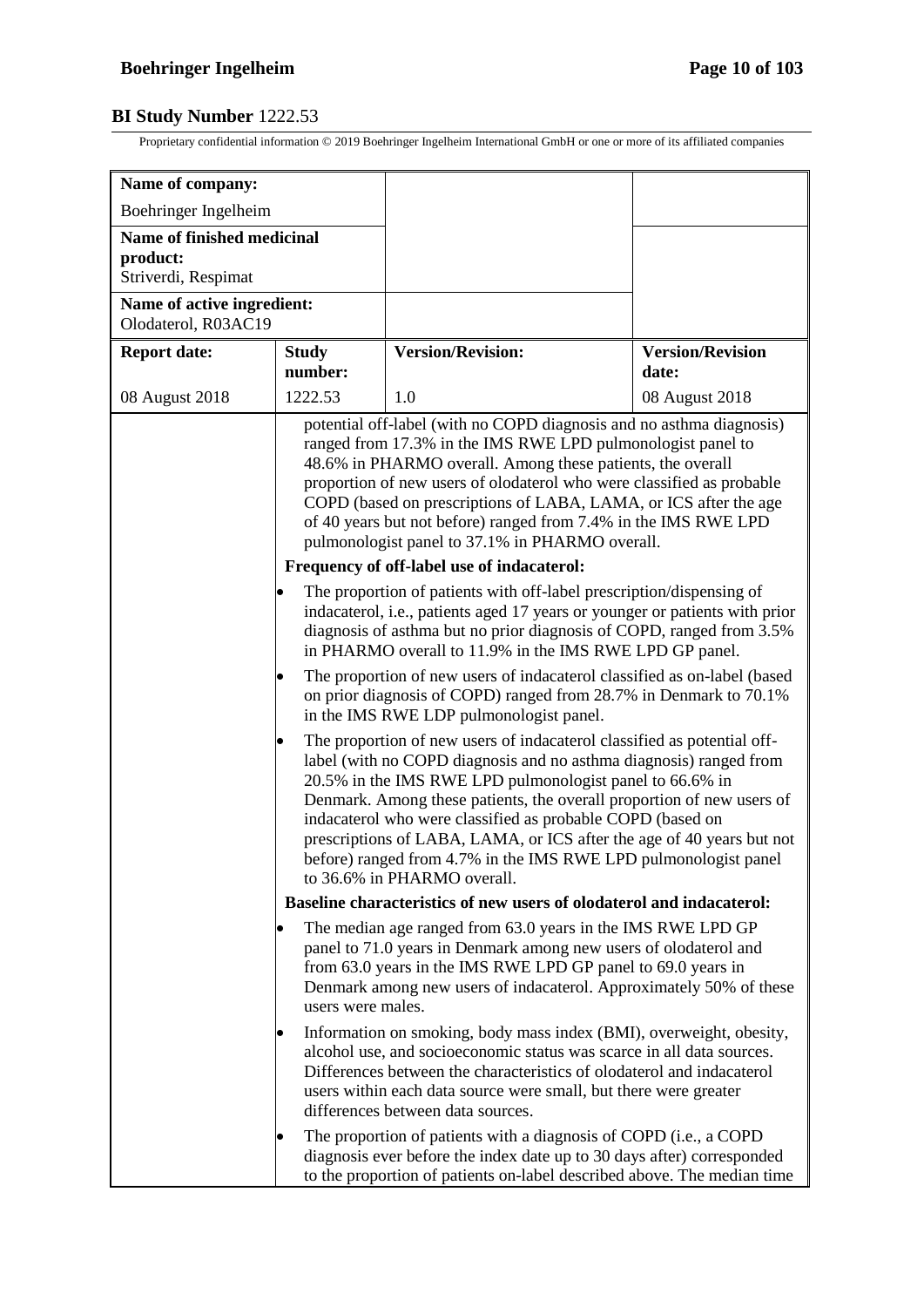| Name of company:                                                     |                                                                                                                                                                                                                                                                                                                                                                                                                                                                                                                                                                                                                                                                                                                                                                                                                                                                                                                                                   |                                                                                                                                                                                                                                                                                                                                                                                                                                                                                                                                                                                                                                                                                       |                                  |  |
|----------------------------------------------------------------------|---------------------------------------------------------------------------------------------------------------------------------------------------------------------------------------------------------------------------------------------------------------------------------------------------------------------------------------------------------------------------------------------------------------------------------------------------------------------------------------------------------------------------------------------------------------------------------------------------------------------------------------------------------------------------------------------------------------------------------------------------------------------------------------------------------------------------------------------------------------------------------------------------------------------------------------------------|---------------------------------------------------------------------------------------------------------------------------------------------------------------------------------------------------------------------------------------------------------------------------------------------------------------------------------------------------------------------------------------------------------------------------------------------------------------------------------------------------------------------------------------------------------------------------------------------------------------------------------------------------------------------------------------|----------------------------------|--|
| Boehringer Ingelheim                                                 |                                                                                                                                                                                                                                                                                                                                                                                                                                                                                                                                                                                                                                                                                                                                                                                                                                                                                                                                                   |                                                                                                                                                                                                                                                                                                                                                                                                                                                                                                                                                                                                                                                                                       |                                  |  |
| <b>Name of finished medicinal</b><br>product:<br>Striverdi, Respimat |                                                                                                                                                                                                                                                                                                                                                                                                                                                                                                                                                                                                                                                                                                                                                                                                                                                                                                                                                   |                                                                                                                                                                                                                                                                                                                                                                                                                                                                                                                                                                                                                                                                                       |                                  |  |
| Name of active ingredient:<br>Olodaterol, R03AC19                    |                                                                                                                                                                                                                                                                                                                                                                                                                                                                                                                                                                                                                                                                                                                                                                                                                                                                                                                                                   |                                                                                                                                                                                                                                                                                                                                                                                                                                                                                                                                                                                                                                                                                       |                                  |  |
| <b>Report date:</b>                                                  | <b>Study</b><br>number:                                                                                                                                                                                                                                                                                                                                                                                                                                                                                                                                                                                                                                                                                                                                                                                                                                                                                                                           | <b>Version/Revision:</b>                                                                                                                                                                                                                                                                                                                                                                                                                                                                                                                                                                                                                                                              | <b>Version/Revision</b><br>date: |  |
| 08 August 2018                                                       | 1222.53                                                                                                                                                                                                                                                                                                                                                                                                                                                                                                                                                                                                                                                                                                                                                                                                                                                                                                                                           | 1.0                                                                                                                                                                                                                                                                                                                                                                                                                                                                                                                                                                                                                                                                                   | 08 August 2018                   |  |
|                                                                      | since first diagnosis of COPD ranged from 2.7 years to 4.8 years among<br>new users of olodaterol and from 2.0 years to 3.6 years among new<br>users of indacaterol, in all data sources.<br>The proportion of patients with medical history of asthma at any time<br>before index date or up to 30 days after ranged from 12.0% to 31.3%<br>among all new users of olodaterol and from 8.5% to 28.7% among all<br>new users of indacaterol.<br>The most frequent non-respiratory disease (among those evaluated) ever<br>before index date among new users of olodaterol and indacaterol was<br>hypertension, which ranged from 18.8% to 43.8% among new users of<br>olodaterol and from 13.4% to 42.8% among new users of indacaterol.<br>Other frequently recorded non-respiratory diseases were ischaemic<br>heart disease, other forms of heart disease, arrhythmia, hyperlipidaemia,<br>renal disease, diabetes mellitus, and malignancies. |                                                                                                                                                                                                                                                                                                                                                                                                                                                                                                                                                                                                                                                                                       |                                  |  |
|                                                                      |                                                                                                                                                                                                                                                                                                                                                                                                                                                                                                                                                                                                                                                                                                                                                                                                                                                                                                                                                   | In general, the most frequently prescribed/dispensed respiratory<br>medications in the year before index date among new users of<br>olodaterol and/or indacaterol were LAMA (ranging from 42.5% to<br>78.5% among new users of olodaterol and from 17.7% to 64.6% among<br>new users of indacaterol), followed by systemic glucocorticosteroids,<br>LABA/ICS, SABA, nasal glucocorticosteroids, and LABA.                                                                                                                                                                                                                                                                             |                                  |  |
|                                                                      |                                                                                                                                                                                                                                                                                                                                                                                                                                                                                                                                                                                                                                                                                                                                                                                                                                                                                                                                                   | In general, the most frequently prescribed/dispensed non-respiratory<br>medications in the year before index date among new users of<br>olodaterol and/or indacaterol were cardiovascular medications (ranging<br>from 59.5% to 72.7% among new users of olodaterol and from 54.3%<br>to 66.9% among new users of indacaterol users, without including IMS<br>LPW RWE pulmonologists panel, which had very few records for non-<br>respiratory medications, e.g. only 1.6% to 3.0% had a record for a<br>prescription of a cardiovascular medication) followed by systemic<br>antibacterials, proton pump inhibitors, antithrombotic agents, and drugs<br>for musculoskeletal system. |                                  |  |
| Discussion:                                                          | $\bullet$                                                                                                                                                                                                                                                                                                                                                                                                                                                                                                                                                                                                                                                                                                                                                                                                                                                                                                                                         | Off-label use was low, and no difference was observed between<br>olodaterol and indacaterol. In all data sources, except in the IMS RWE<br>LPD GP panel, off-label use ranged from 3.5% to 6.2% for olodaterol<br>and from 3.5% to 9.4% for indacaterol. In the IMS RWE LPD GP<br>panel, the prevalence of off-label use was higher than in other data<br>sources (12.4% for olodaterol and 11.9% for indacaterol).<br>Some degree of overestimation of off-label use and underestimation of                                                                                                                                                                                          |                                  |  |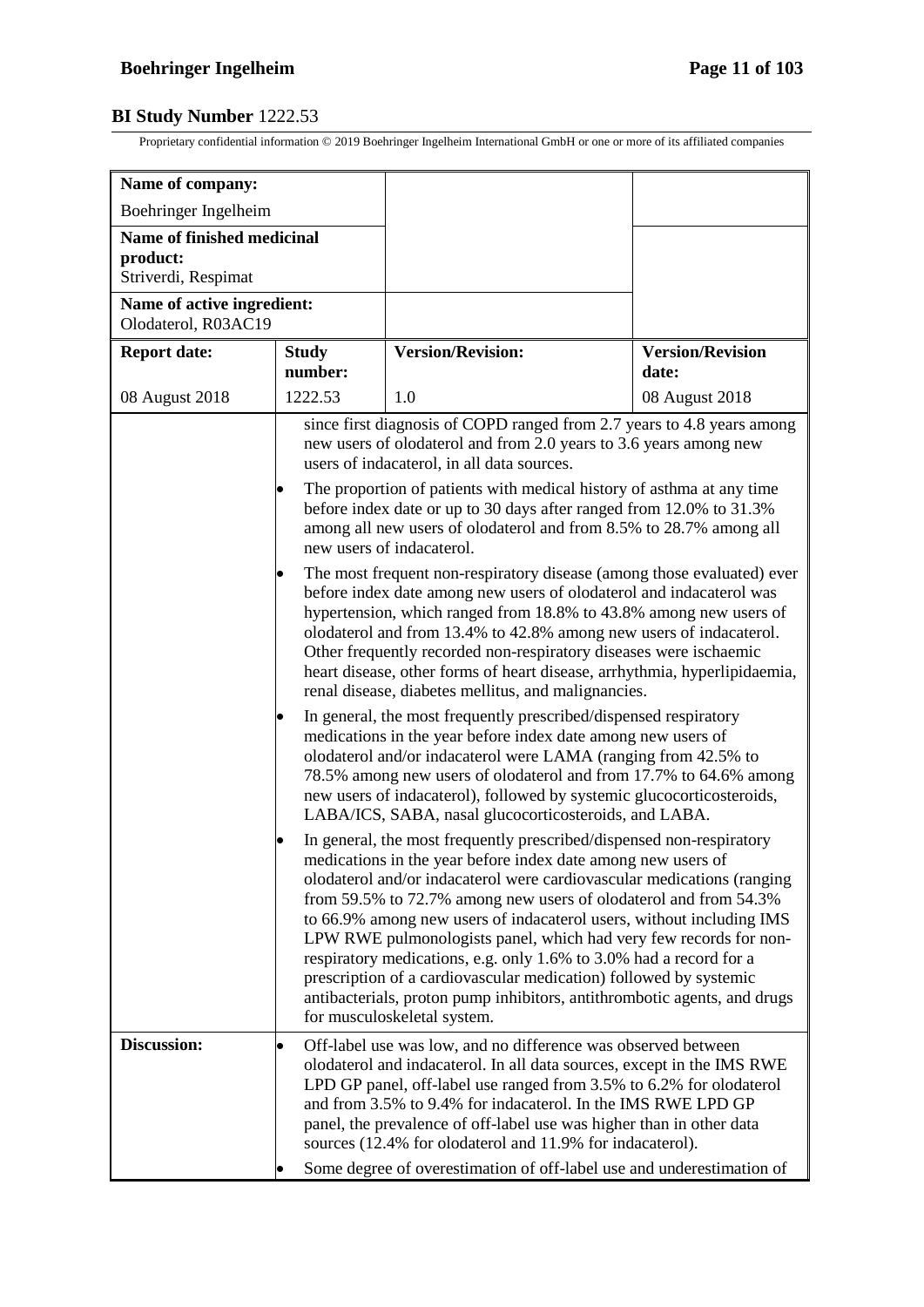| Name of company:                                                     |                                                                                                                                                                                                                                                                                                                                                                                                                                                                                                                                                                                                                                                                                                                                                                                                                                                                                                                                                                                                                                                                                                                                                                                                                                                                                                                                                                                                                                                                                                                                                                                                                                                                                                                                                                                                                                                                                                                                                                                                                                                                                                                                                                                                                                                                                                                                                                                                                                                                            |                          |                                  |
|----------------------------------------------------------------------|----------------------------------------------------------------------------------------------------------------------------------------------------------------------------------------------------------------------------------------------------------------------------------------------------------------------------------------------------------------------------------------------------------------------------------------------------------------------------------------------------------------------------------------------------------------------------------------------------------------------------------------------------------------------------------------------------------------------------------------------------------------------------------------------------------------------------------------------------------------------------------------------------------------------------------------------------------------------------------------------------------------------------------------------------------------------------------------------------------------------------------------------------------------------------------------------------------------------------------------------------------------------------------------------------------------------------------------------------------------------------------------------------------------------------------------------------------------------------------------------------------------------------------------------------------------------------------------------------------------------------------------------------------------------------------------------------------------------------------------------------------------------------------------------------------------------------------------------------------------------------------------------------------------------------------------------------------------------------------------------------------------------------------------------------------------------------------------------------------------------------------------------------------------------------------------------------------------------------------------------------------------------------------------------------------------------------------------------------------------------------------------------------------------------------------------------------------------------------|--------------------------|----------------------------------|
| Boehringer Ingelheim                                                 |                                                                                                                                                                                                                                                                                                                                                                                                                                                                                                                                                                                                                                                                                                                                                                                                                                                                                                                                                                                                                                                                                                                                                                                                                                                                                                                                                                                                                                                                                                                                                                                                                                                                                                                                                                                                                                                                                                                                                                                                                                                                                                                                                                                                                                                                                                                                                                                                                                                                            |                          |                                  |
| <b>Name of finished medicinal</b><br>product:<br>Striverdi, Respimat |                                                                                                                                                                                                                                                                                                                                                                                                                                                                                                                                                                                                                                                                                                                                                                                                                                                                                                                                                                                                                                                                                                                                                                                                                                                                                                                                                                                                                                                                                                                                                                                                                                                                                                                                                                                                                                                                                                                                                                                                                                                                                                                                                                                                                                                                                                                                                                                                                                                                            |                          |                                  |
| Name of active ingredient:<br>Olodaterol, R03AC19                    |                                                                                                                                                                                                                                                                                                                                                                                                                                                                                                                                                                                                                                                                                                                                                                                                                                                                                                                                                                                                                                                                                                                                                                                                                                                                                                                                                                                                                                                                                                                                                                                                                                                                                                                                                                                                                                                                                                                                                                                                                                                                                                                                                                                                                                                                                                                                                                                                                                                                            |                          |                                  |
| <b>Report date:</b>                                                  | <b>Study</b><br>number:                                                                                                                                                                                                                                                                                                                                                                                                                                                                                                                                                                                                                                                                                                                                                                                                                                                                                                                                                                                                                                                                                                                                                                                                                                                                                                                                                                                                                                                                                                                                                                                                                                                                                                                                                                                                                                                                                                                                                                                                                                                                                                                                                                                                                                                                                                                                                                                                                                                    | <b>Version/Revision:</b> | <b>Version/Revision</b><br>date: |
| 08 August 2018                                                       | 1222.53                                                                                                                                                                                                                                                                                                                                                                                                                                                                                                                                                                                                                                                                                                                                                                                                                                                                                                                                                                                                                                                                                                                                                                                                                                                                                                                                                                                                                                                                                                                                                                                                                                                                                                                                                                                                                                                                                                                                                                                                                                                                                                                                                                                                                                                                                                                                                                                                                                                                    | 1.0                      | 08 August 2018                   |
|                                                                      | on-label use is possible in all data sources due to underrecording of<br>COPD diagnoses. However, the results suggest that COPD diagnosis is<br>more likely to be underrecorded in the PHARMO overall and in the<br>IMS RWE LPD GP panel than in the other data sources.<br>Underrecording of COPD diagnosis in the IMS RWE LPD GP panel is<br>likely to occur due to the nature of the database where only day-to-day<br>diagnoses are recorded and there is no incentive to record all of the<br>patient's comorbidities. This phenomenon is also supported by the fact<br>that recording of a COPD diagnosis is the highest in the IMS RWE<br>LPD pulmonologist panel, where day-to-day visits include a large<br>proportion of COPD patients.<br>Underrecording in data sources such as PHARMO where only 25%<br>have primary care data available—and in Denmark, which is 100%<br>hospital based—is likely given that users of olodaterol and indacaterol<br>were identified in the out-patient pharmacy databases, and that only<br>hospital discharge diagnoses were available to evaluate COPD<br>diagnosis in Denmark and for 75% of the patients in PHARMO overall.<br>Consequently, it is likely that a high proportion of patients remained<br>without a COPD diagnosis because they had never been hospitalised for<br>COPD. This outcome is also supported by the fact that the proportion of<br>patients classified as "probable COPD" is high in all data sources but<br>higher in these hospital-based data sources. The proportion of patients<br>with a diagnosis of COPD was lower in PHARMO overall than in<br>Denmark. This result might be explained by the fact that, compared<br>with PHARMO overall, in Denmark, patients for whom a diagnosis of<br>COPD was identified through a hospital discharge diagnosis had more<br>severe COPD than patients in the PHARMO overall where a subset of<br>patients do have GP data.<br>Results from this study also indicate that the new users of olodaterol<br>$\bullet$<br>and indacaterol are elderly patients with a high prevalence of<br>comorbidity and concurrent use of medications.<br>Differences across data sources may be due to true differences in the<br>$\bullet$<br>patterns of use of the medications in the different countries but more<br>likely due to the type and completeness of data in each data source (see<br>Section 9.5 for more details).<br>Boehringer Ingelheim GmbH |                          |                                  |
| <b>Marketing</b><br><b>Authorisation</b>                             |                                                                                                                                                                                                                                                                                                                                                                                                                                                                                                                                                                                                                                                                                                                                                                                                                                                                                                                                                                                                                                                                                                                                                                                                                                                                                                                                                                                                                                                                                                                                                                                                                                                                                                                                                                                                                                                                                                                                                                                                                                                                                                                                                                                                                                                                                                                                                                                                                                                                            |                          |                                  |